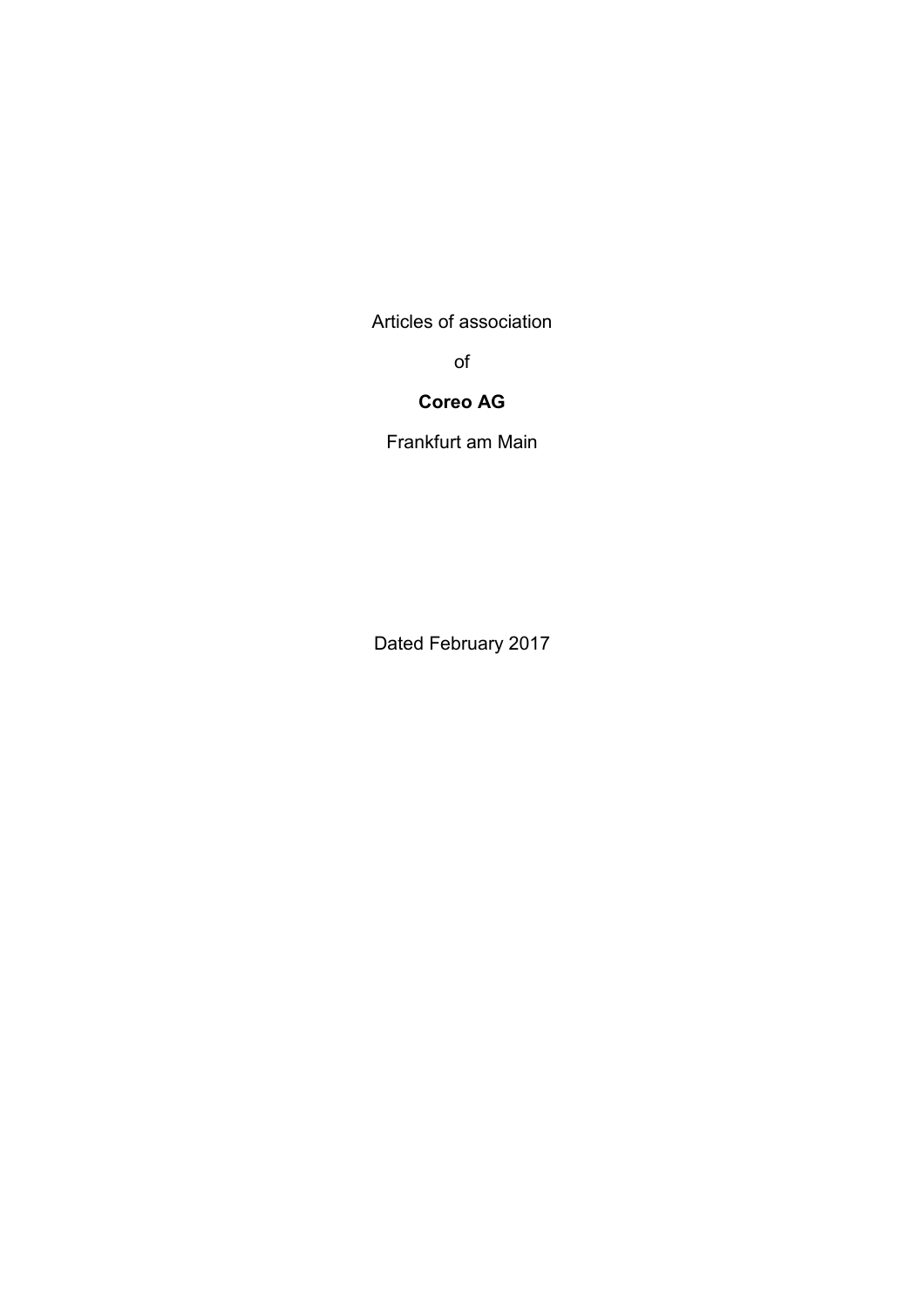## **General provisions**

### **Article 1**

(1) The name of the Company is:

### **Coreo AG.**

(2) The Company has its registered offices in Frankfurt am Main.

#### **Article 2**

(1) The duration of the Company is not limited to a particular period of time.

(2) The business year is the calendar year..

#### **Article 3**

(1) The object of the company is the operation of real estate transactions and related transactions of all kinds, in particular the acquisition of developed and undeveloped properties, the construction of buildings on such properties, their surrender of use, the development, improvement and encumbrance of such buildings and properties, their letting and administration as well as their use, the participation in partnerships and (listed and non-listed) commercial companies with the same or similar business purpose and their sales and supply of services for these companies in the real estate sector, in particular the letting and administration of real estate. Activities defining the company as an investment fund in the sense of the German Capital Investment Code are not exercised. In particular, the Company does not pursue the main purpose to provide its shareholders with a return by selling its subsidiaries or affiliated companies.

(2) The Company has the power to conclude related and all other transactions which are connected with the object of the Company or which are suited to serve its purpose directly or indirectly.

(3) The Company may purchase similar companies with a similar or complementary purpose in Germany and abroad, acquire participations, overtake their management or representation or establish subsidiaries in Germany or abroad.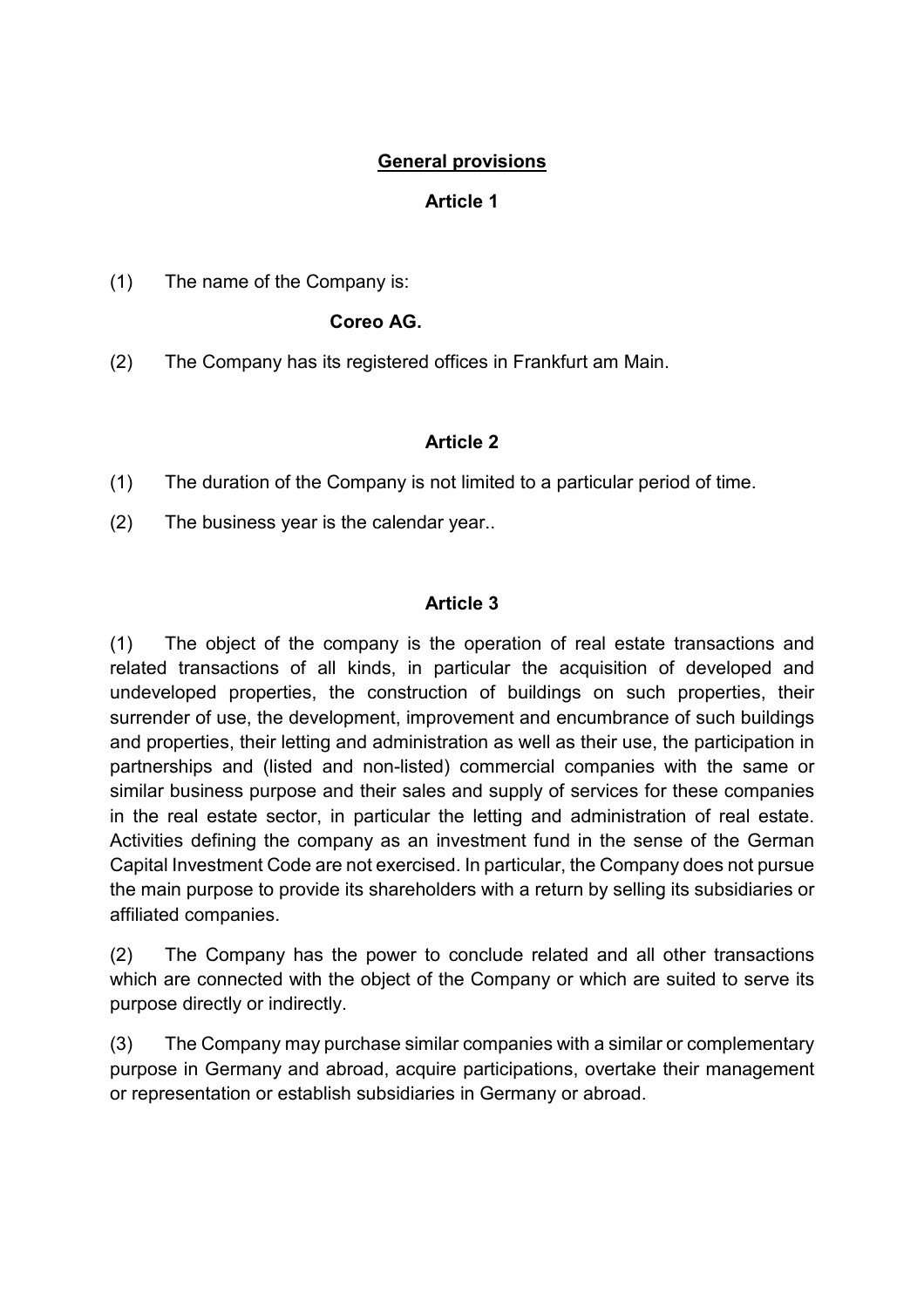(1) The capital stock of the Company is EUR 70,400,000.00 (in words: EUR nine million three hundred sixty thousand).

(2) The capital stock is divided into 9,360,000 shares (no par value shares).

(3) The shares are bearer shares.

(4) The Board of Managing Directors is authorised by a resolution of the General Meeting to increase the share capital up to 6 February 2022, with the approval of the Supervisory Board, once or several times by up to EUR 4,680,000.00, for cash and/or non-cash contributions (including mixed non-cash contributions), by issuing up to 4,680,000 new individual bearer shares (Authorised Capital 2017). The new shares participate, from the beginning of the financial year, in the profits of the year for which, at the time they are issued, no resolution of the General Meeting concerning the use of the net retained earnings has yet been resolved. Existing shareholders shall essentially be granted pre-emptive rights. The new shares may also be subscribed to by one or several credit institutions, subject to the condition that they are offered for subscription to the shareholders (indirect subscription right). However, the Board of Managing Directors is authorised to exclude legal subscription rights, with the approval of the Supervisory Board, in the following cases:

for residual amounts;

if the capital is increased against cash contributions and the issue price of the new shares is not materially less than the stock exchange quotation of shares and the shares to be issued with exclusion of existing shareholders from subscription rights do not exceed a total of 10% of the share capital, either at the time of the coming into effect or at the time of the exercise of this authorisation. If the Company decides to make use of this authorisation, the exclusion of subscription rights on account of other authorisations in a direct or mutatis mutandis application to section 186, paragraph 3, sentence 4 of the German Stock Corporation Act (Aktiengesetz, AktG) should be observed.

in the event of capital increases in exchange for a contribution in kind for the purpose of the acquisition of companies, parts of companies, participations in companies (including the increase of existing participations) or of acquiring outstanding debts against the company.

The Board of Managing Directors is authorised to determine the further details of the capital increase from the Authorised Capital 2017 and its implementation with the approval of the Supervisory Board.

The supervisory board is authorised to amend the Articles of Association after complete or partial implementation of the capital increase from the Authorised Capital 2017 in accordance with the amount of the capital increase from the Authorised Capital 2017 or after the expiry of the authorised period.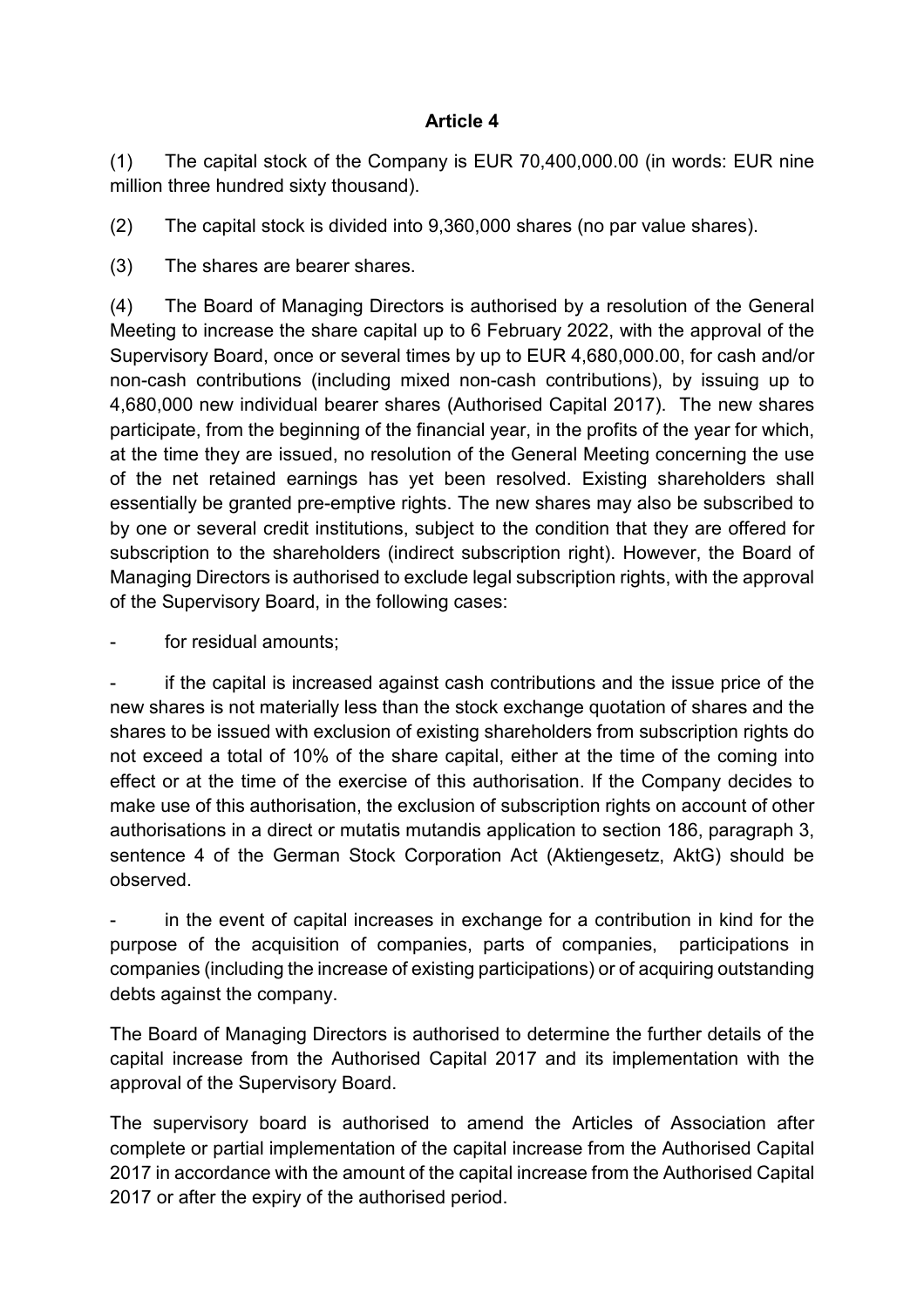(5) The share capital is conditionally increased by up to an amount of EUR 2,496,000.00 by issuing up to 2,496,000 new individual bearer shares (Conditional Capital 2013/1). The conditional capital increase will only be effected to the extent that the bearers of option or conversion rights or those obliged to conversion/warrant exercise of warrants or convertible bonds respectively, issued by the Company based on the authorisation of the Board of Managing Directors, resolved by the Annual General Meeting on 28 August 2013 until 27 August 2018, to exercise their option or conversion rights or, if they are obliged to conversion, fulfil their obligation of conversion/option exercise. The new shares participate in the profits as of the start of the financial year in which they are created through exercise of option or conversion rights or at fulfilment of conversion and/or option obligations. The Board of Managing Directors is authorised, subject to Supervisory Board approval, to determine the further details concerning the implementation of the conditional capital increase.

The Supervisory Board is authorised to adjust the wording of the Articles of Association to reflect the number of subscription shares issued, and to make all other related amendments to the Articles of Association that affect only the wording. The same applies if no use is made of the authorisation for the issuance of option or convertible bonds after the expiration of the authorisation period as well as if no use is made of the Conditional Capital 2013/I after the periods for the exercise of option or conversion rights or, respectively, for the fulfilment of conversion obligations have expired.

(6) The share capital is conditionally increased by up to an amount of EUR 139,000.00 by issuing up to 139,000 no-par shares registered in the name of the bearer (ordinary shares) (Conditional Capital 2009/II) The conditional capital increase serves to safeguard the granting of option rights, which, due to the authorisation resolution passed at the Annual General Meeting on 19 August 2009, are issued together with participation rights. The conditional capital increase is to be effected only insofar as subscription rights under any stock options are exercised and the Company does not fulfil the subscription rights under stock options by making a cash payment or by granting new own shares. The new shares participate, from the beginning of the financial year, in the profits of the year for which, at the time they are issued, no resolution of the General Meeting concerning the use of the net retained earnings has yet been resolved. The Supervisory Board is authorised to modify the wording of the Articles of Association to reflect the amount of any capital increase from the Conditional Capital 2009/11.

(7) The share capital is conditionally increased by up to an amount of EUR 485,000.00 by issuing up to 485,000 individual bearer shares (ordinary shares) (Conditional Capital 2016). The Conditional Capital exclusively serves the purpose of securing subscription rights arising from share options that are issued pursuant to the authorisation of the General Meeting on 31 May 2016, as part of the share option scheme in the period until 30 May 2021. The conditional increase in capital is effected only insofar as subscription rights are issued and their holders choose to exercise their subscription rights to Company shares and the Company does not provide a cash settlement or own shares to satisfy these subscription rights. The new shares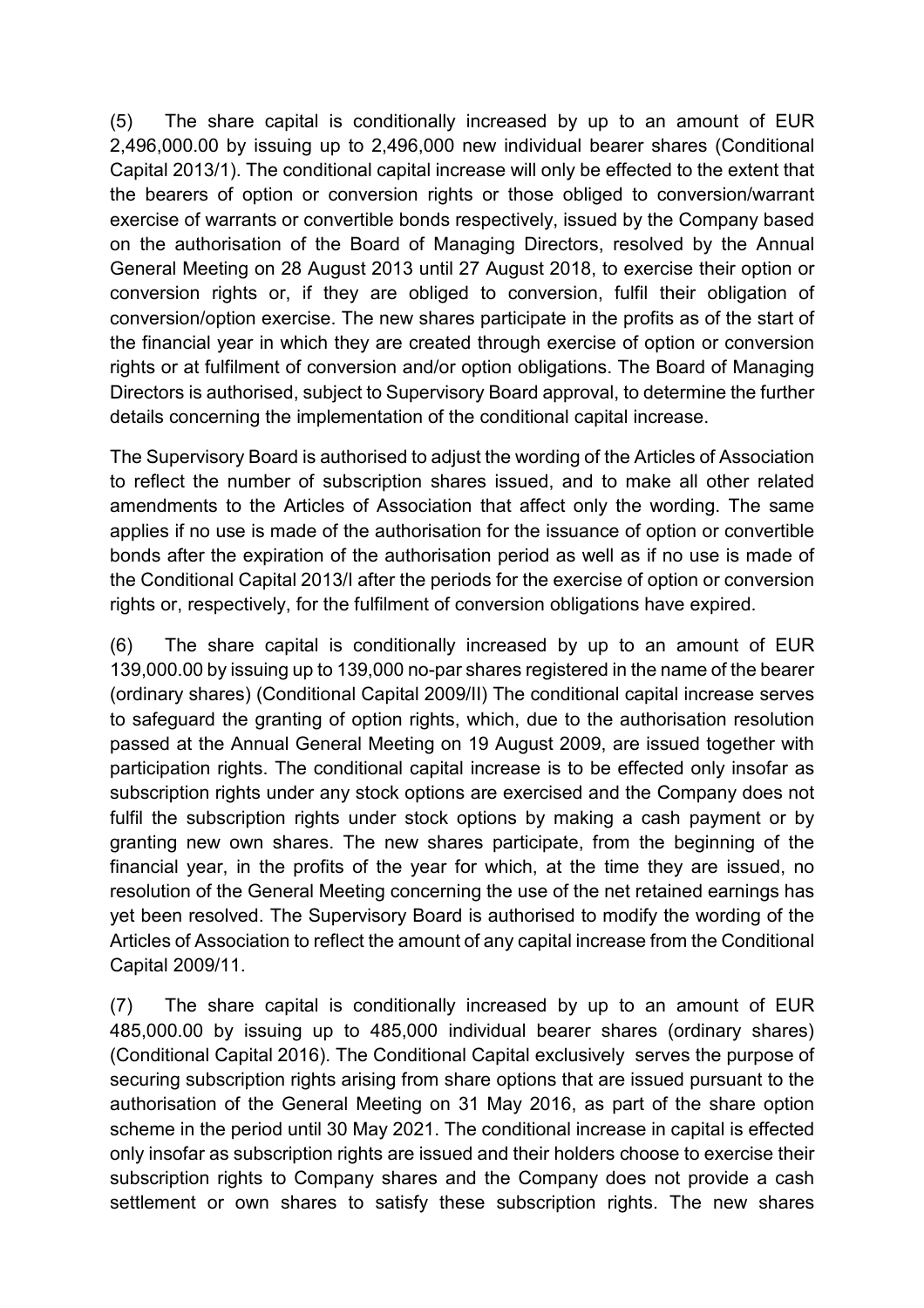participate, from the beginning of the financial year, in the profits of the year for which, at the time they are issued, no resolution of the General Meeting concerning the use of the net retained earnings has yet been resolved. The Board of Managing Directors is authorised, subject to Supervisory Board approval, to determine the further details concerning the implementation of the conditional capital increase. Insofar the Board of Managing Directors is concerned, the Supervisory Board is correspondingly authorised. Furthermore, the Supervisory Board is authorised to amend the Articles of Association in accordance with the corresponding use of the conditional capital.

## **Article 5**

(1) The Company is entitled to issue dividend and renewal coupons.

(2) The Managing Board of Directors determine the form and content of the share certificates as well as the dividend and renewal coupons.

(3) The Company is entitled to issue individual bearer shares which embody an individual share or multiple shares. The right of shareholders to securitise their shares shall be ruled out.

(4) In the event of a capital increase, the profit share of the new shares may deviate from the provisions of the Stock Corporation Law.

### **Article 6**

The announcements of the Corporation will be made in the Federal Gazette (Bundesanzeiger).

### **Bodies of the company**

#### **Article 7**

The governing bodies of the company are:

- 1. The Management Board of Directors
- 2. The Supervisory Board
- 3. The General Meeting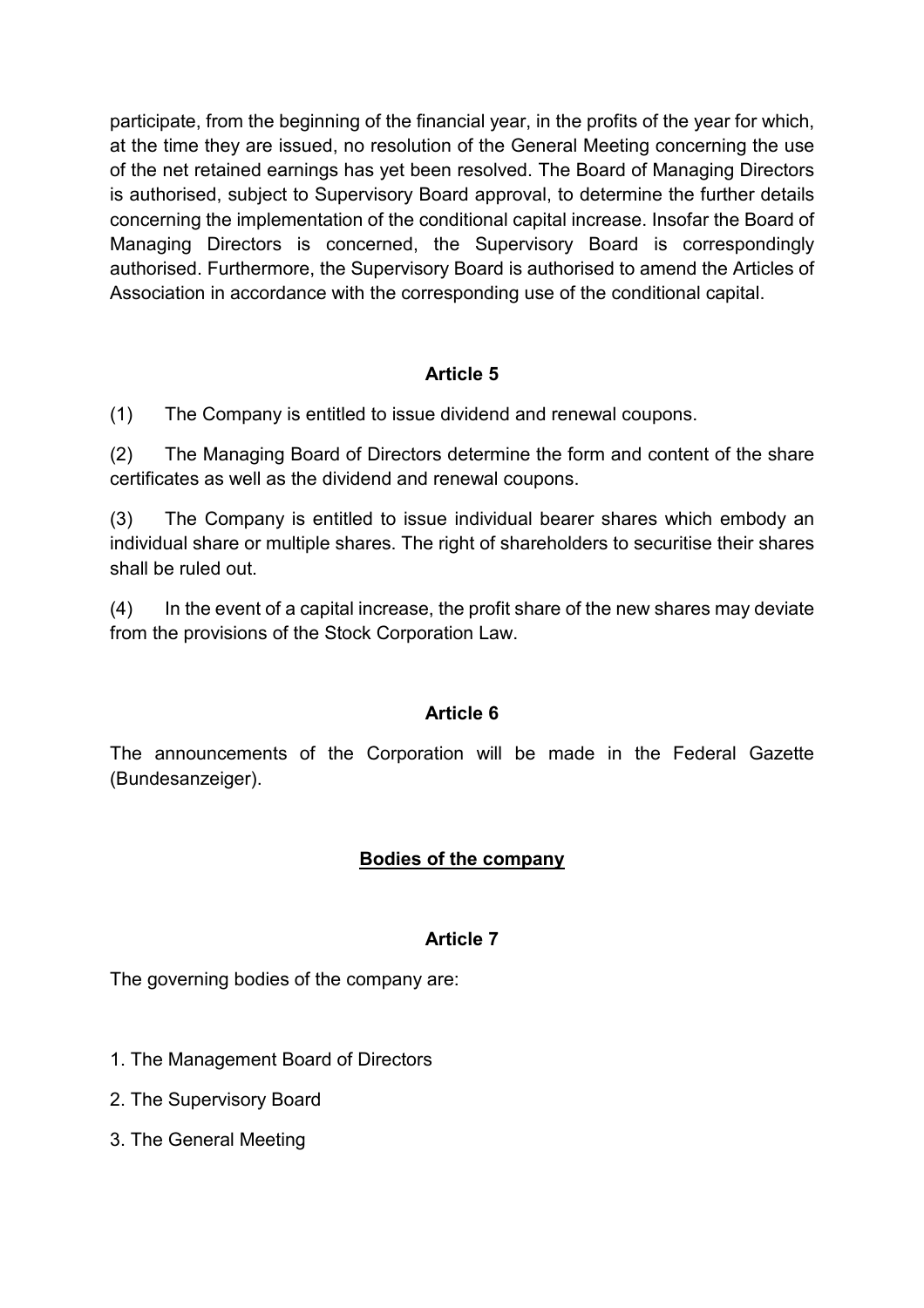# **Governing board**

### **Article 8**

(1) The Board of Managing Directors shall consist of one or several members. The appointment of deputy members is permitted.

(2) They are appointed and dismissed by the Supervisory Board. The Supervisory Board also determines the number of the members of the Board of Managing Directors.

## **Article 9**

(1) The Board of Managing Directors shall manage the business of the Company in accordance with the law, the Articles of Association, and the rules of procedure established by the Supervisory Board.

(2) The supervisory Board may appoint one chairman and one deputy chairman or several deputy chairmen of the Board of Managing Directors.

### **Article 10**

(1) If one member of the Board of Managing Directors is appointed, he represents the company alone. If several members of the Board of Managing Directors are appointed, the Company may be represented by two members of the Board of Managing Directors or by one member of the Board of Managing Directors acting jointly with an authorised representative.

(2) Powers of attorney are granted by the Board of Managing Directors with the approval of the Supervisory Board in such a way that the authorised representative acts jointly with a member of the Board of Managing Directors or with another authorised representative.

(3) The Supervisory Board may grant individual members of the Board of Managing Directors the power of sole representation. It may allow members of the Board of Managing Directors to conclude transactions in the name of the company with them in their own name or as representative of a third party not being part of the Board of Managing Directors. Article 112 German Stock Corporation Act (AktG) remains unaffected.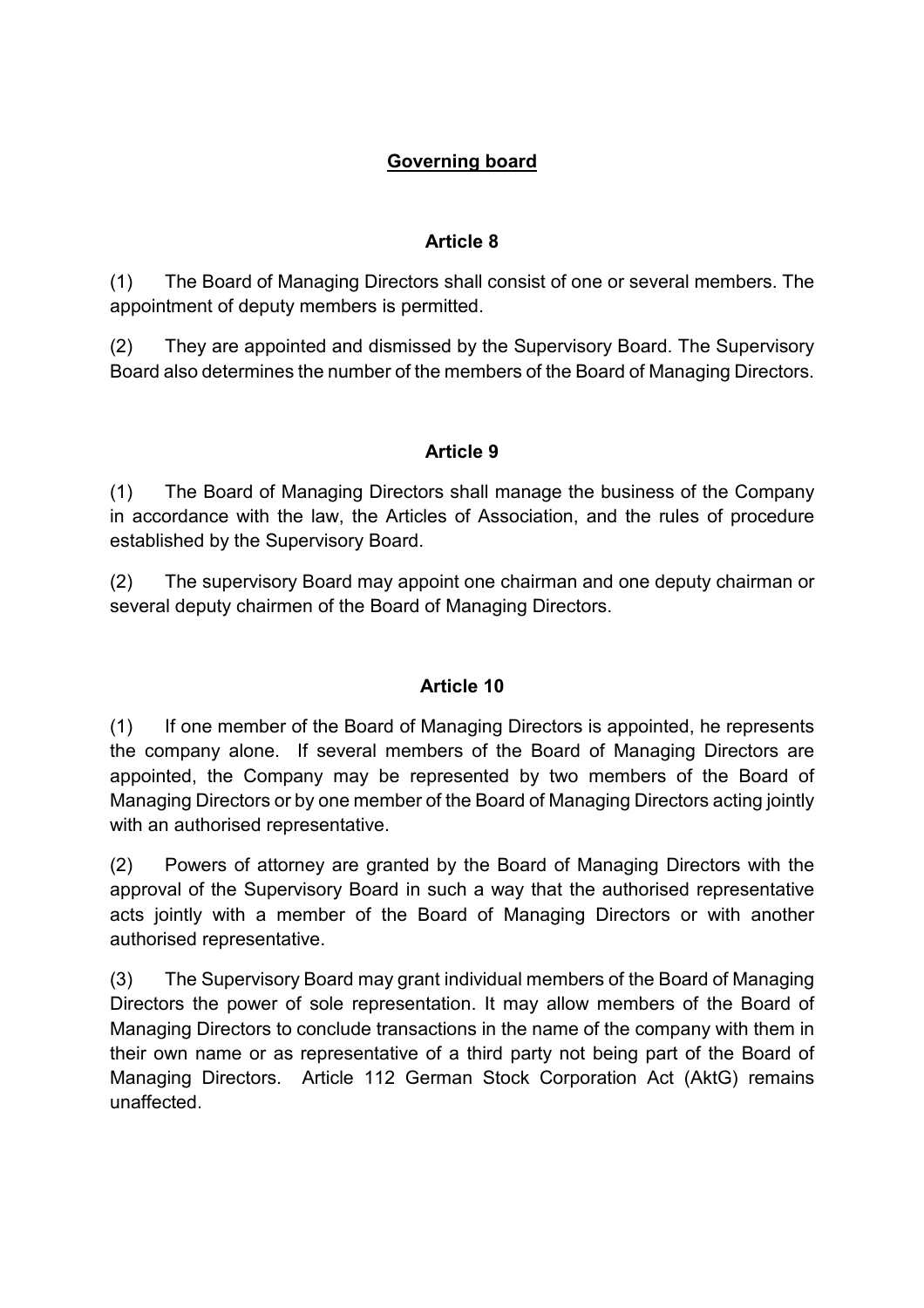## **Supervisory Board**

## **Article 11**

(1) The Supervisory Board consists of 3 members. The members of the Supervisory Board to be appointed by the General Meeting are appointed until the end of the General Meeting which formally approves their actions for the fourth financial year after the beginning of their term in office. The fiscal year in which the term of office begins is not included in this calculation. Departing members shall be available for re-election.

(2) Each Supervisory Board Member may resign from office, even without good cause, by means of notification to the chairman of the Supervisory Board.

(3) If a member of the Supervisory Board resigns before the end of his period of office, an election of a substitute member has to be held, the period of office of the newly elected member is restricted to the remaining period of office of the resigned member, unless the General Meeting resolves otherwise.

## **Article 12**

The Supervisory Board elects the Chairperson and the Deputy Chairman from among its members for the duration of its mandate in a meeting taking place without special invitation after the General Meeting in which the election was carried out.

### **Article 13**

(1) Der The Supervisory Board monitors the Board of Managing Directors in its management of the Company pursuant to the legal provisions.

(2) The Board of Managing Directors has to inform the Supervisory Board in advance about any issue to be treated in the General Meeting.

### **Article 14**

The Supervisory Board shall be convened in writing by the Board of Managing Directors, or on its behalf, by the Board of Managing Directors stating the agenda, place and time of the meeting. In urgent cases, the invitation may be issued orally, by telephone of e-mail.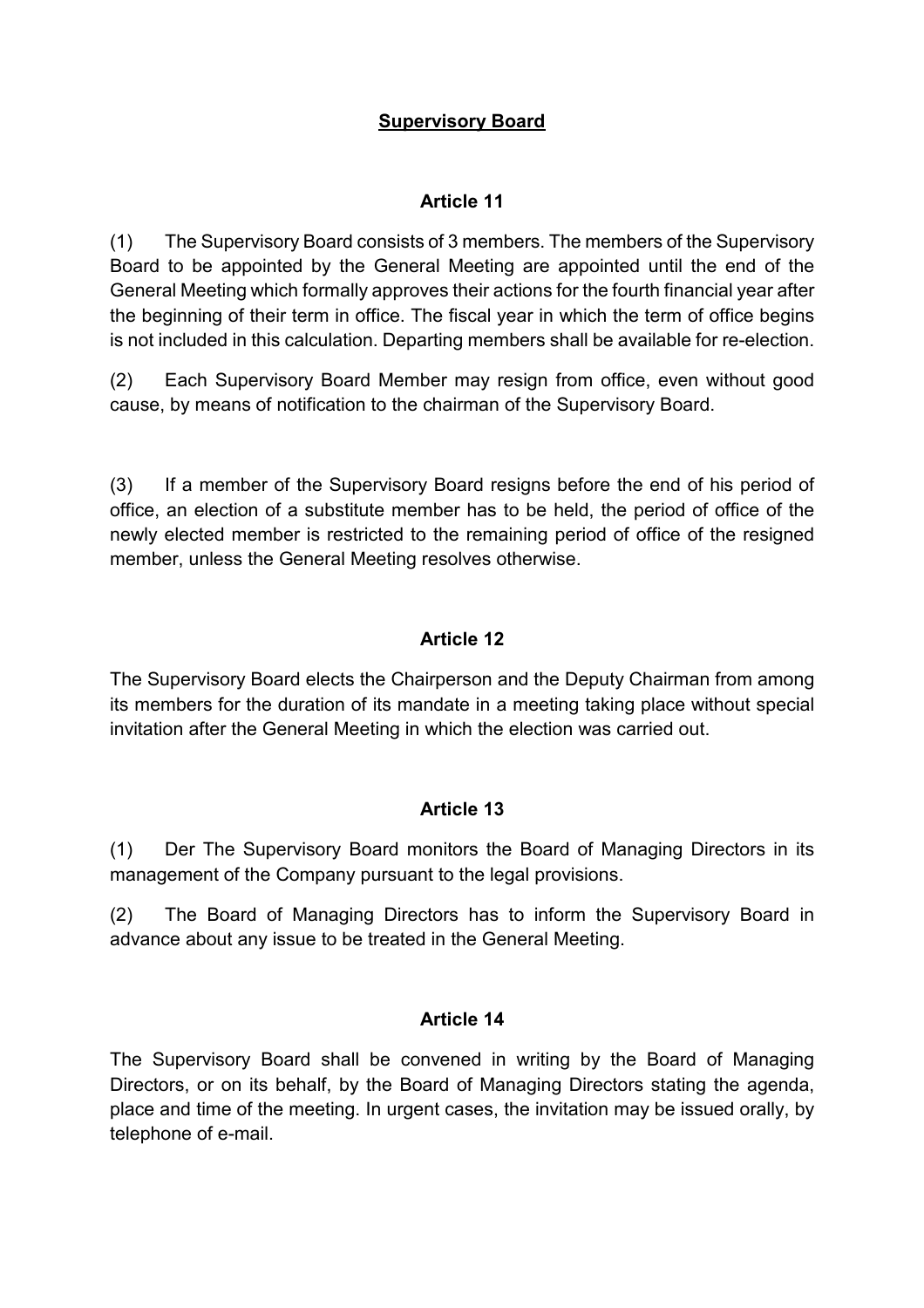(1) A quorum of the Supervisory Board is present, if all of its members are invited and if they participate in the voting.

(2) A member of the Supervisory Board, who is unable to attend a meeting of the Supervisory Board, is entitled to have his/her written votes on individual items of the agenda, submitted by another member.

(3) Resolutions are passed with a simple majority of the votes cast, to the extent the law does not dictate a different majority.

If a vote results in a tie, each member of the Supervisory Board has the right to request a new vote still during the same meeting. In that case, the Chairman of the Supervisory Board has two votes if voting is carried out a second time and once again ends in a tie.

(4) The Chairman of the meeting determines the voting procedure.

(5) Minutes shall be prepared for negotiations and resolutions of the Supervisory Board and shall be signed by the Chairman.

## **Article 16**

(1) The Supervisory Board may also be entitled to arrange for resolutions to be adopted by voting in writing or by telephone, if the demanded by the Chairman of the Supervisory Board and if no member of the Supervisory Board rejects that procedure.

(2) The provisions on the oral vote shall apply mutatis mutandis.

## **§ 17**

Declarations of intent of the Supervisory Board shall be made on its behalf by the Chairman of the Supervisory Board.

### **Article 18**

(1) In addition to being reimbursed for their expenses including the value-added tax due on their compensation, Supervisory Board members receive a fixed amount. Individual members receive EUR 5,000.00, the Chairman receives double the amount and his Deputy Chairman receives one and a half times that amount. In addition to the remuneration pursuant to section 1, the members of the Supervisory Board receive a flat attendance fee of EUR 1,500.00 for each meeting in which they participate, restricted, however, to a maximum of six meetings per financial year, and in the case of a telephone attendance, the receive EUR 750.00. The Supervisory Board's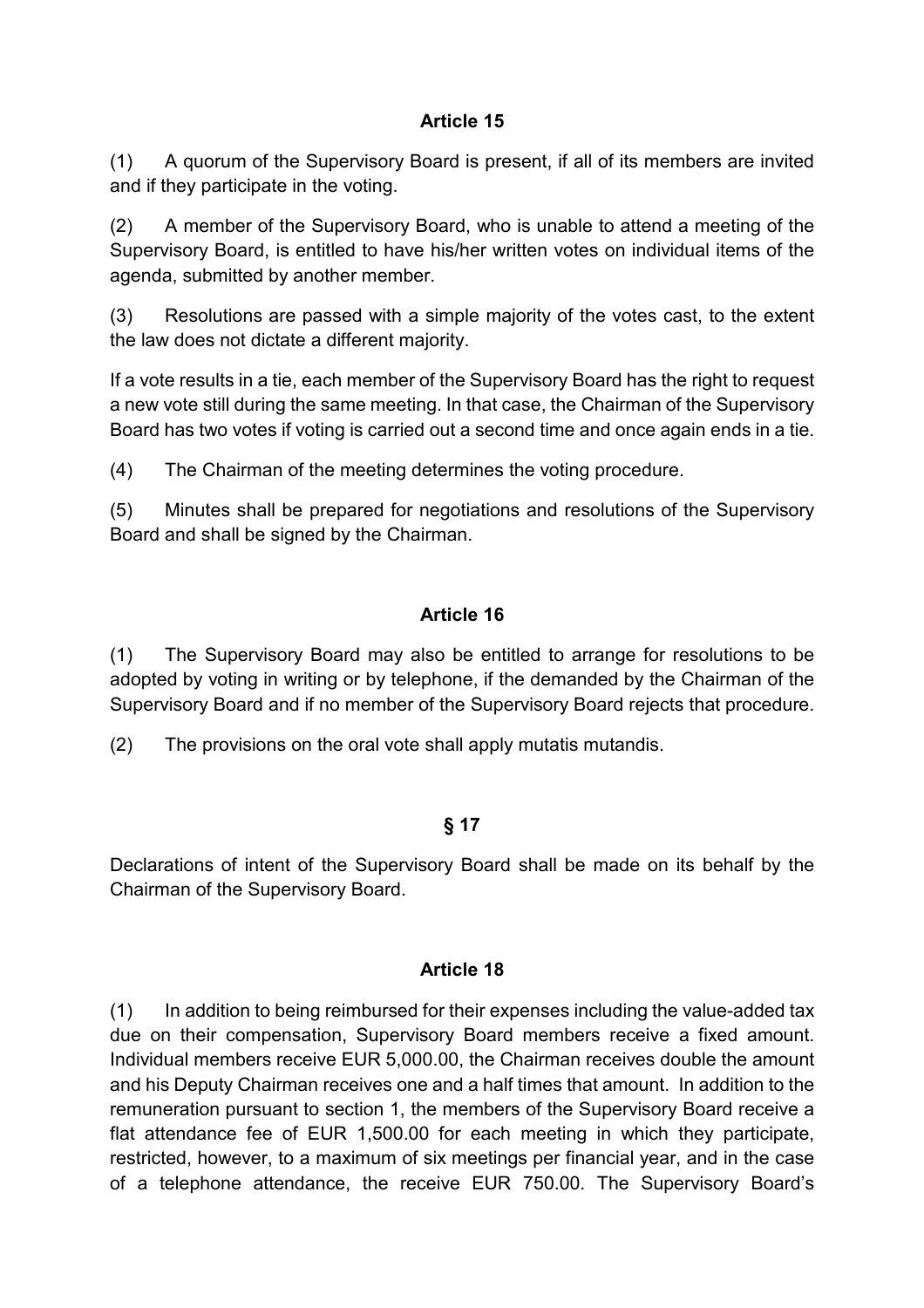remuneration pursuant to section 1 and the attendance fee are payable at the end of each financial year.

(2) In the interest of the Company, the members of the Supervisory Board will be included in any financial liability insurance policy held in an appropriate amount by the Company. The premium for said policy is paid by the Company.

## **General Meeting**

### **Article 19**

The General Meeting of the Company takes place within the first eight months of the financial year at the headquarters of the Company or in a city of the Federal Republic of Germany which is the seat of a stock exchange.

### **Article 20**

(1) The General Meeting must be convened, in so far as no shorter period is admissible by law, at least thirty days before the day, by the end of which shareholders must give prior notice of their intention to take part (article 21 paragraph 1). The day of convention and the last day of the registration period are not counted here.

(2) When fixing deadlines and appointed days, which are being counted backwards from the day of the General Meeting, the day of the General Meeting shall not be taken into account. . Postponement from a Sunday, Saturday or public holiday to an earlier or later working day shall not be taken into consideration. Paragraphs 187 until 193 of the German Civil Code (*Bürgerliches Gesetzbuch*) shall not apply accordingly.

(3) The transmission of information pursuant to section 125 of the German Stock Corporation Act (AktG) is limited to electronic means of communication. The Board of Managing Directors is entitled, but not obliged, to send notices also in paper form.

### **Article 21**

(1) Only those shareholders shall be entitled to participate in the General Meeting and to exercise voting rights who registered before the General Meeting on presentation of a credential according to section 2. The registration must reach the Company in text form (Sec. 126 b BGB) in German or English language at the address specified in the invitation not later than at least six days prior to the General Meeting. The invitation to the General Meeting may specify a shorter deadline, i.e. fewer days for the receipt of the registration according to sentence 2.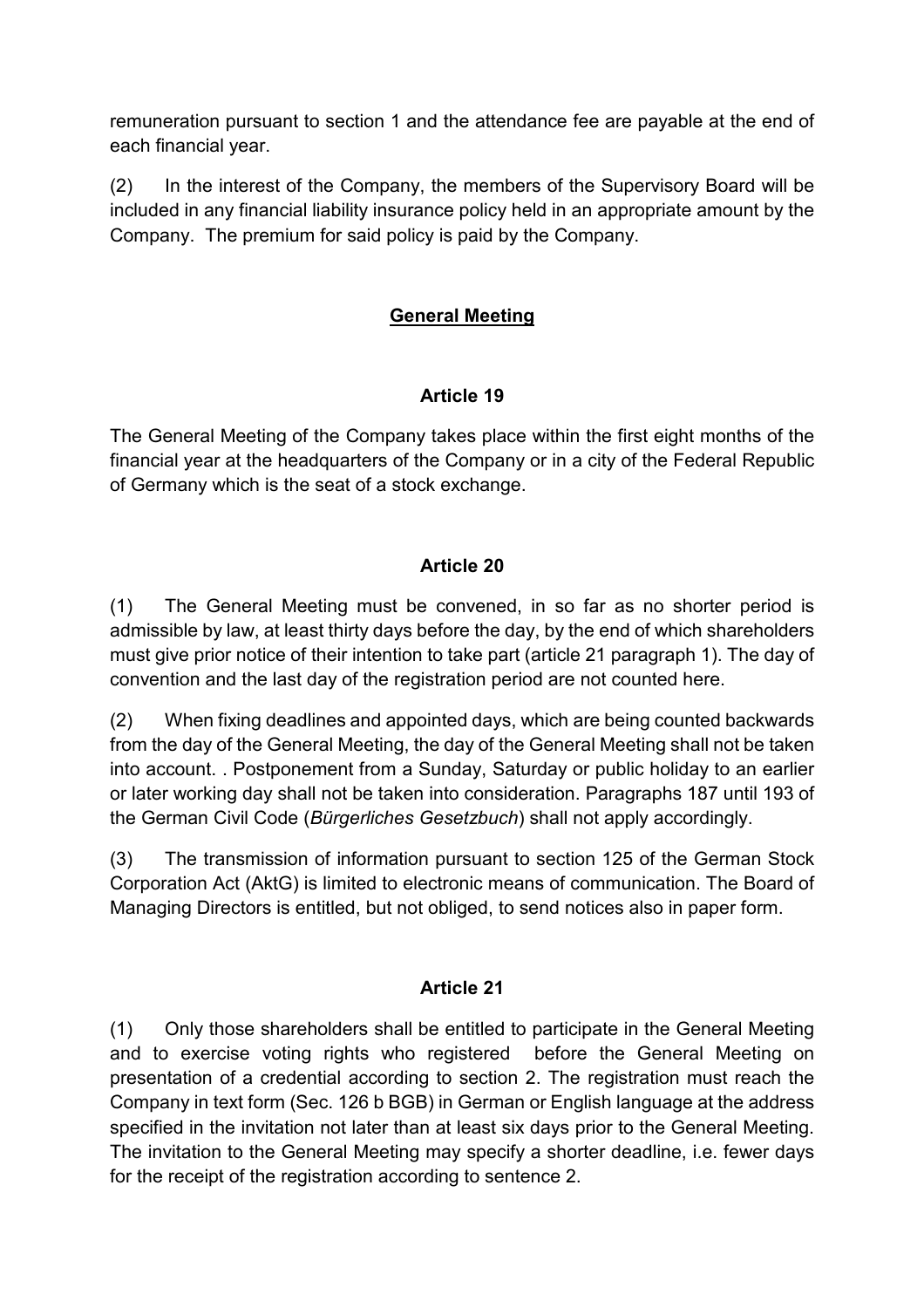(2) Shareholders must provide proof of their entitlement to attend the General Meeting and to exercise their voting rights. Written evidence (Sec. 126b BGB) of share ownership drawn up in German or English by a duly authorised institute managing the shares shall be adequate. The proof has to refer to the date determined by law for listed companies and has to be sent to the Company or to one of the other bodies named in the invitation at least six days before the General Meeting. The invitation to the General Meeting may specify a shorter deadline, i.e. fewer days. In the case of shares not held in a securities depositary managed by a bank institution at the relevant time, certification may be provided by the Company, by a notary, by a bank for the central depositary of securities or another bank or credit institute.

(3) The Board of Managing Directors is entitled to provide that the shareholders may take part in the General Meeting also without being present at its venue and without a proxy and may exercise all of their rights, or individual ones, in whole or in part by means of electronic communication (online participation). The Board of Managing Directors is also authorised to determine the individual procedures. They will be published together with the invitation to the General Meeting.

(4) The Board of Managing Directors is entitled to provide that shareholders may submit their votes, also without personally taking part or being represented by another person in the General Meeting, in writing or by means of electronic communication (postal vote). The Board of Managing Directors is also authorised to determine the individual procedures. They will be published together with the invitation to the General Meeting.

(5) The right to vote can be exercised by proxy. The assignment of the proxy, its revocation or cancelation, and verification of the power of representation to the Corporation must be in text form (paragraph 126 b German Civil Code). The invitation to the General Meeting may stipulate a relaxation of this formal requirement. Article 135 German Stock Corporation Act (AktG) remains unaffected. If the shareholder grants a power of attorney to more than one person, the Company may reject one or more of these people.

(6) The company appoints one or more representatives to act as proxy in exercising the voting rights of shareholders in accordance with their instructions. Powers of attorney for proxies of the Company may be granted in writing, by fax or by using electronic media to be determined in more detail in each case by the Board of Managing Directors. Further details of such powers, including their form, issuance deadline and revocation, will be duly communicated in the invitation to the General Meeting.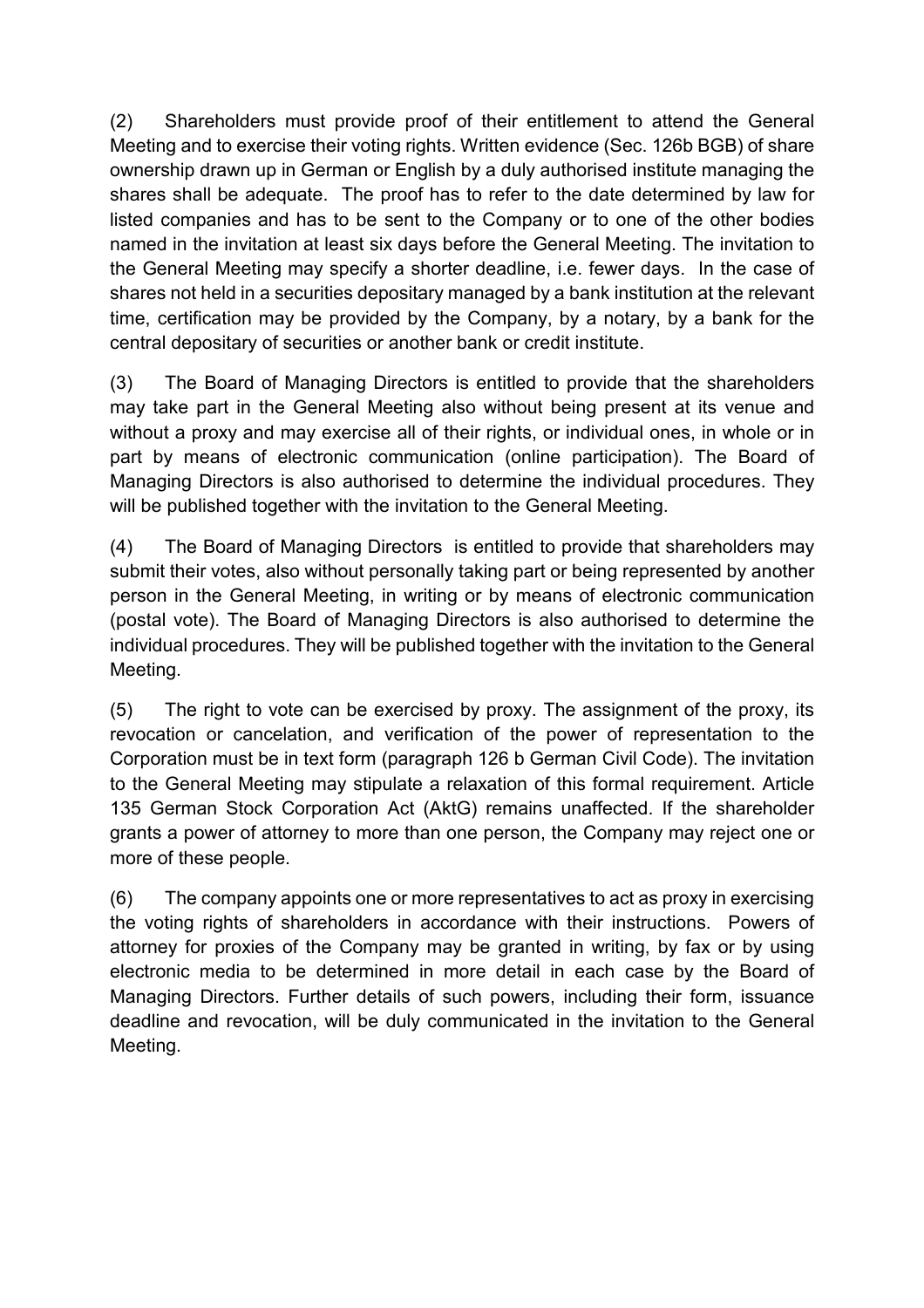The General Meeting shall be presided over by the Chairman of the Supervisory Board or, in case he or she is prevented, by a member elected majority by the members of the Supervisory Board of the shareholders.

(2) The Chairman, as referred to in section 1, shall preside over the deliberations and determine the order in which the agenda items are discussed, as well in which form the votes are to be cast.

(3) The Chairman may limit the time allotted to shareholders to pose questions and give responses within reason and specify more details in this respect. More importantly, he or she shall be authorised to allot time to the entire General Meeting, individual items on the agenda, or individual speakers either at the beginning of, or during, the General Meeting.

(4) The Chairperson of the meeting is entitled to permit video and/or audio broadcasting of the General Meeting to be outlined in further detail by the Chairperson.

## **Article 23**

(1) The General Meeting shall adopt its resolutions by a simple majority of votes cast, and where a majority of shares is required by statute, by simple majority of the stock duly represented at the time of resolution adoption, unless otherwise required by law or the Articles of Association.

(2) If in elections a majority of the votes cast is not achieved, the two persons who received the largest number of votes shall face each other in a run-off election. In the event of any parity of votes, the election is decided by lottery.

(3) Each share shall have one vote at the General Meeting.

## **Final Provisions**

### **Article 24**

The Supervisory Board is once and for all entitled to decide on modifications and additions of the Articles of Association, provided they pertain only to the version.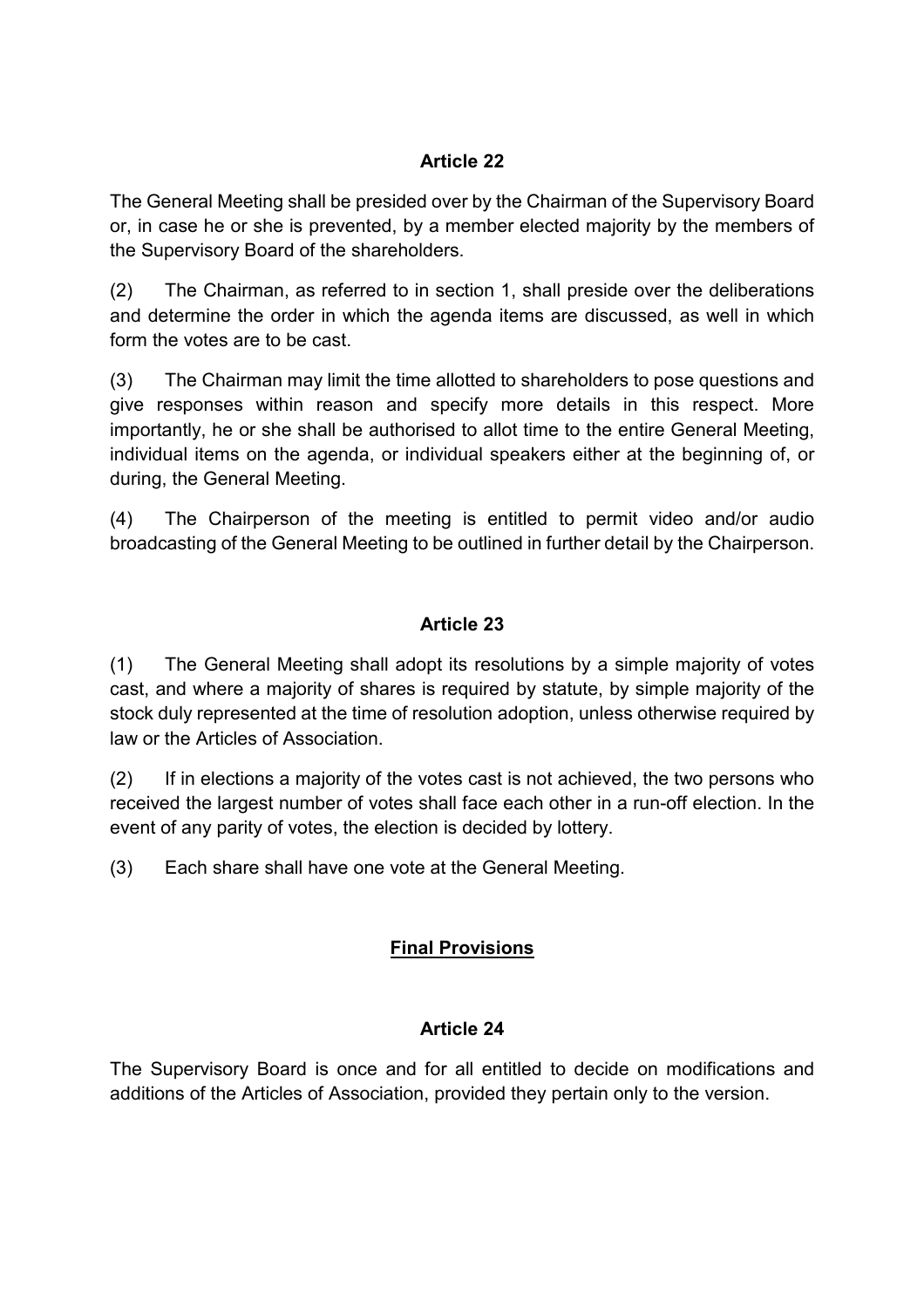The Company assumes the costs of its foundation including the start-up consultancy up to EUR 6,000.00.